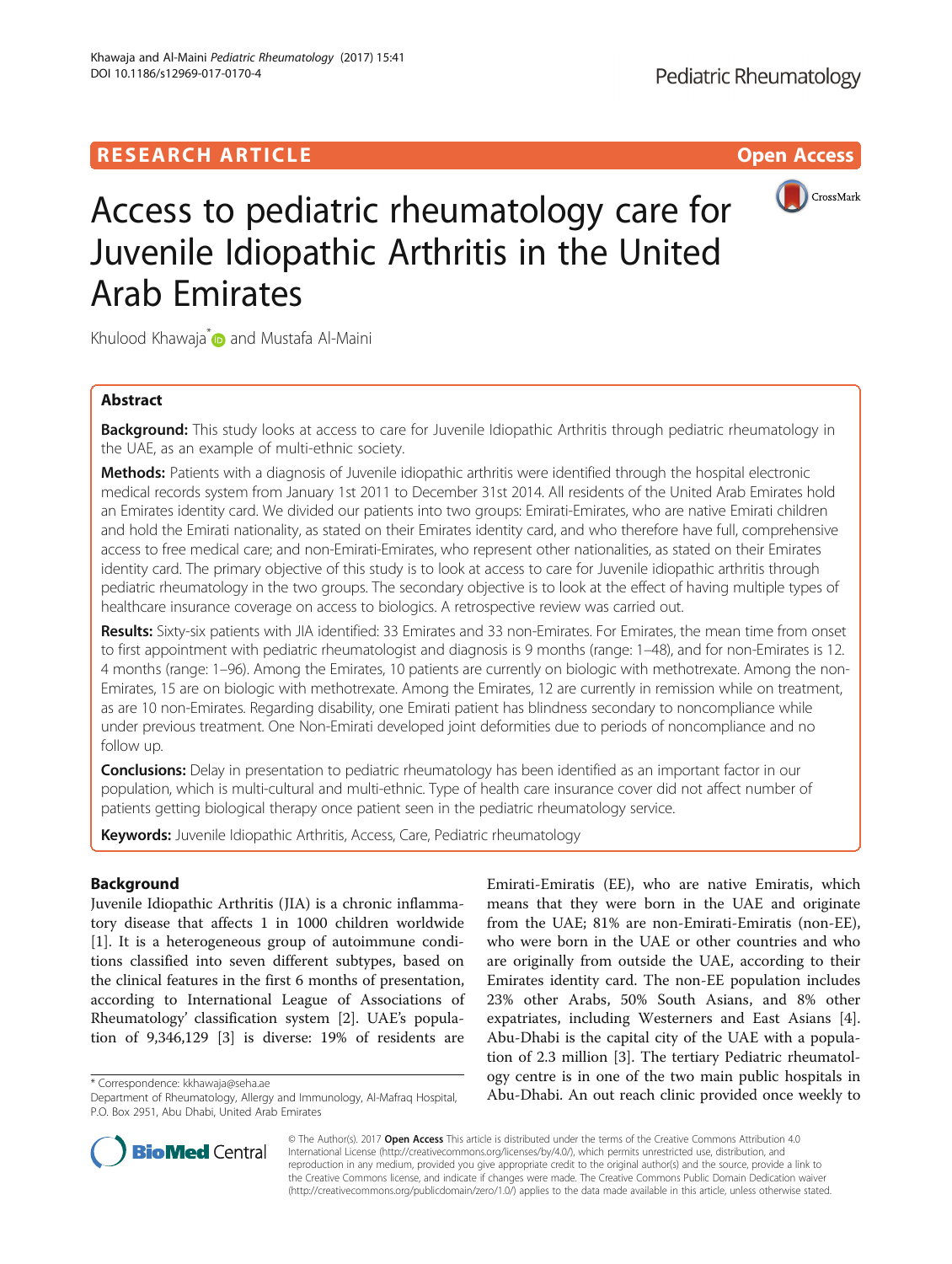the other main public hospital in Abu Dhabi. Patients included from both hospitals as the can be seen in either hospital.

There is limited access to pediatric rheumatology care worldwide, and this is particularly true in the United Arab Emirates (UAE). A recent publication by the World Forum on Rheumatic and Musculoskeletal Diseases identified a severe shortage of pediatric rheumatologists both in developed and developing countries [\[5](#page-4-0)].

There are also differences in healthcare insurance coverage within the UAE population. It is premium-free and comprehensive for EE children with easy access to public hospitals. For non-EE children health cover is variable from basic emergency cover to full comprehensive treatment. Access to the public hospitals is more difficult for the non-EE due to type of health care insurance cover.

Non-EE child can be referred through "public" primary health care clinic if covered by health insurance or through private sector as pediatric rheumatology considered unique service since it is not available in the private sector. The insurance company still needs to approve the service and treatment. If this is not possible there are government schemes available to fund such treatments once the child seen by the specialist and comprehensive justification for treatment reported.

Our tertiary pediatric rheumatology service is available in the two main public hospitals in the capital city of Abu-Dhabi. The centre is based in one hospital and a weekly outreach clinic is provided in the other public hospital. Referrals are accepted from public and private healthcare providers throughout the country.

The primary objective of this study is to look at access to care for JIA through pediatric rheumatology in the UAE, which is taken as an example of multi-ethnic society. The secondary objective is to look at effect of multiple types of healthcare insurance coverage on access to biologics.

#### Methods

Patients with a diagnosis of JIA were identified through the hospital electronic medical records system (EMR), which was implemented for all medical documentation in January 2011. Using the International Statistical Classification of Diseases and Related Health Problems (usually referred to by the shorter name "International Classification of Diseases (ICD)), version 9 (ICD 9) (ICD 9 code 714, 714.30,714.89, 696) from January 1st 2011 to December 31st 2014, we sought out all patients under 16 years of age with a diagnosis of JIA. A retrospective review of the electronic medical records (EMR) and paper case notes of the patients who presented to the two main public hospitals in Abu-Dhabi providing tertiary pediatric rheumatology service.

All residents of the UAE hold an Emirates identity card. We divided our patients into two groups: Emirati-

Emirates (EE), who are native Emirati children and hold the Emirati nationality, as stated on their Emirates identity card, and who therefore have full, comprehensive access to free medical care; and non-Emirati-Emiratis (non-EE), who represent other nationalities, as stated on their Emirates identity card. Non-EEs can have variable medical insurance coverage as explained in the background.

For the primary objective to look at access to care for JIA through pediatric rheumatology in the UAE we examined the following: percentage of EE children relative to total number of children; subtypes of JIA, according to International League of Associations for Rheumatology (ILAR) classification in each group [[2\]](#page-4-0); time in months (with ranges) from onset to first appointment in pediatric rheumatology and diagnosis, number of health professionals seen prior to referral to pediatric rheumatology, number of self referrals; number of patients on steroids prior to first appointment with rheumatology, number of patients referred to ophthalmology and number of patients with uveitis.

To assess effect of health care insurance coverage on access to biologics we looked at the number of patients on disease-modifying antirheumatic drugs (DMARD) and number of patients on biologics in each group.; number of patients in remission on treatment "Clinical remission on treatment" is defined according to American College of Rheumatology of clinically inactive disease for at least six continuous months while on therapy. (Symptom free, have a CHAQ score of 0, joint count of 0, and normal inflammatory markers). Also number of patients with a disability secondary to JIA.

The information was recorded in a case report form (CRF). Ethical approval was obtained through the hospital's ethics review board.

#### Data analysis

Data from CRF were entered into a database (Microsoft Office Excel, Microsoft, USA). Descriptive analysis was then performed.

#### Results

In total, 66 cases with JIA are identified: 33 EE (26 female, 7 male) and 33 non-EE (21 female, 12 male), as seen in Table [1.](#page-2-0) Of the 33 EEs, the following subtypes of JIA are found: 4 systemic, 10 persistent oligoarticular, 2 extended oligoarticular, 17 polyarticular (7 Rheumatoid factor  $(RF)$  + ve, 10 RF-ve).

Among the 33 non-EE cases, the subtypes include 9 systemic, 6 persistent oligoarticular, 1 extended oligoarticular, 15 polyarticular (5 RF + ve, 10 RF-ve), 1 enthesitis related arthritis, 1 psoriatic arthritis).

For EEs, the mean time from onset to first appointment with a pediatric rheumatologist and diagnosis is 9 months, ranging from 1 to 48, while for non-EEs it is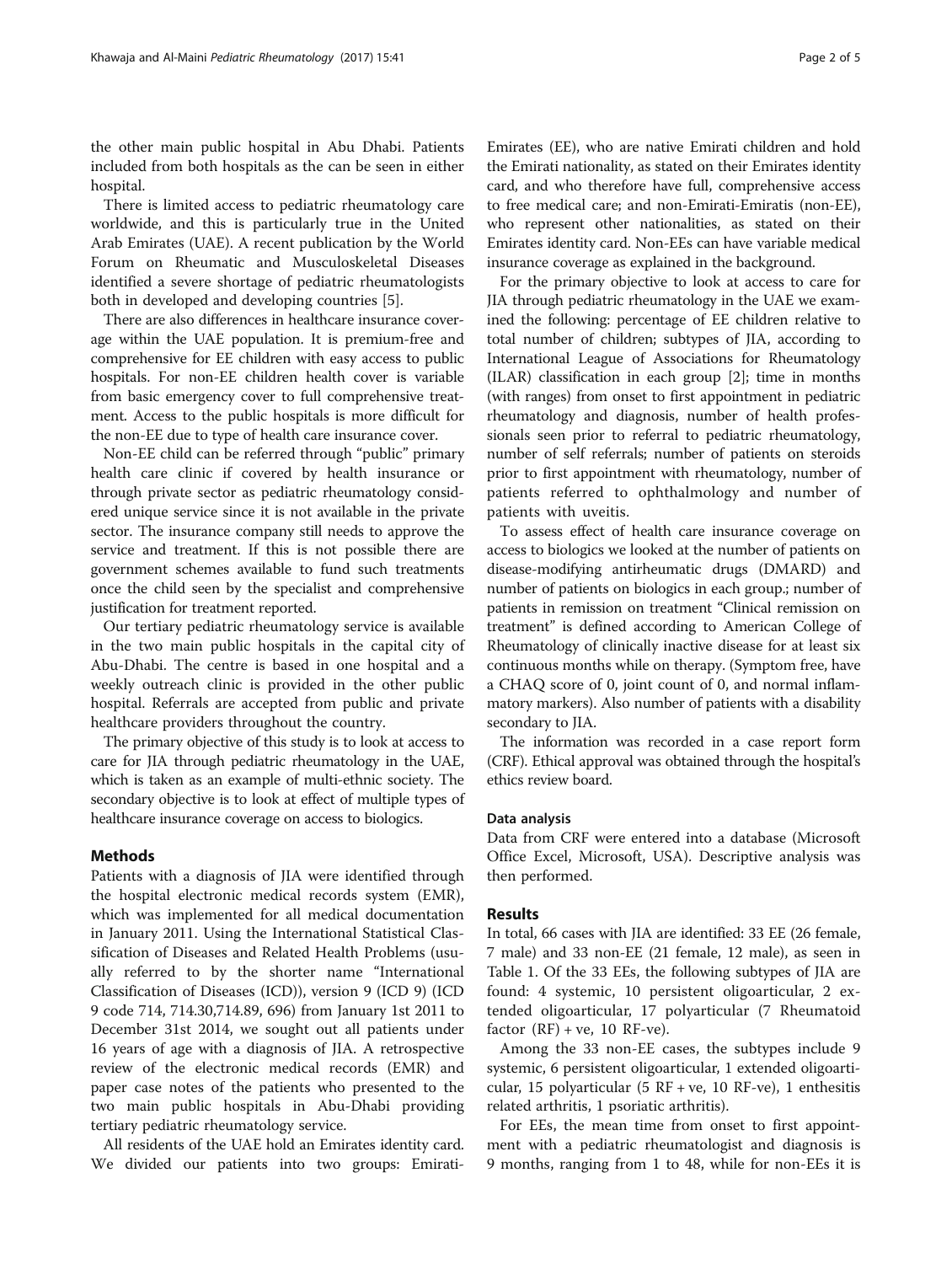#### <span id="page-2-0"></span>Table 1 Patient Characteristics

|                                                                               | Emirati-<br>Emiratis | Non-Emirati-<br>Emiratis        |
|-------------------------------------------------------------------------------|----------------------|---------------------------------|
| Total number                                                                  | 33                   | 33                              |
| Female/male                                                                   | 26/7                 | 21/12                           |
| Systemic                                                                      | 4 (12.2%)            | 9(27.3%)                        |
| Persistent Oligo JIA                                                          | 10 (30.3%)           | 6 (18.2%)                       |
| Extended Oligo JIA                                                            | 2(6%)                | 1(3%)                           |
| Poly JIA RF-ve                                                                | 10 (30.3%)           | 10 (30.3%)                      |
| Poly JIA $RF + ve$                                                            | 7 (21.2%)            | 5 (15.2%)                       |
| <b>Enthesitis-related JIA</b>                                                 |                      | 1(3%)                           |
| Psoriatic                                                                     |                      | 1(3%)                           |
| Mean time from onset to first<br>appointment with Ped Rheum<br>(months)       | 9                    | 12.4                            |
|                                                                               | Range: 1-48          | Range: 1-96                     |
| Median time from onset to first<br>appointment with Pediatric<br>rheumatology | 10 months            | 14 months                       |
| Oral steroids at diagnosis                                                    | 31 (94%)             | 32 (97%)                        |
| >2 health professionals seen before<br>pediatric rheumatologist               | 31 (94%)             | 25 (75.7%)                      |
| Referral to ophthalmology prior<br>to pediatric rheumatology                  | 7(21.2%)             | 7(21.2%)                        |
| Uveitis                                                                       | 3(9%)                | 2(6%)                           |
| MTX alone                                                                     | 10 (30.3%)           | 5(15.2%)                        |
| Biologic + MTX treatment                                                      | 10 (30.3%)           | 15 (45.5%)                      |
| Remission on treatment                                                        | 12 (36.3%)           | 10 (30.3%)                      |
| Disability                                                                    | 1 blind (uveitis)    | 1 multiple joint<br>deformities |

JIA Juvenile Idiopathic Arthritis, MTX Methotrexate

12.4 months, ranging from 1 to 96. Of the 33 EEs, 31 (94%) saw more than two health professionals prior to referral to pediatric rheumatology, as did 25 (75.7%) of the 33 non-EEs.

In each subgroup, 25 patients (75%) had seen two professionals before getting an appointment with a pediatric rheumatologist; 80% saw a pediatrician, 70% an adult rheumatologist, and 60% an orthopedic surgeon. Only 30% of all patients were referred with a possible diagnosis of JIA; the rest were referred with swollen joints query cause or deteriorating function.

For EEs, 30 of the 33 (91%), and for non-EEs, 32 of the 33 (97%), including the persistent oligoarticular subgroup, have received oral steroids.

With regards to uveitis screening, 10 EEs and 7 non-EEs have documented referral to ophthalmology.

Among the EE patients, 15 (45%) of the 33 were selfreferrals, as were 13 (39%) of the 33 non-EEs. There was minimum of 4 years of follow up for all patients.

Among the EEs, 10 patients are currently on biologic with methotrexate (4 etanercept, 2 adalimumab, 1 infliximab, 2 tocilizumab, and 1 abatacept), and 10 are on methotrexate alone. Among the non-EEs, 15 are on biologic with methotrexate (7 etanercept, 2 adalimumab, 1 infliximab, and 5 tocilizumab), and 5 are on methotrexate alone.

In each group, 12 are currently in remission on treatment.

Regarding disability, One EE patient with blindness due to periods of non-compliance is under treatment for uveitis. The patient was lost to follow-up for extended periods of time, then returned with complete loss of vision in one eye and limited vision in the other eye.

The non-EE with multiple joint deformities due to periods of non-compliance also had avascular necrosis of one of his hips. He was on long-term oral steroids when he presented to pediatric rheumatology.

#### **Discussion**

There are little published data from developing countries on JIA patients' access to tertiary pediatric rheumatology care. Long delays after the onset of JIA in starting definitive treatment remain an important factor, and this is likely to affect the outcome of JIA patients in our region, as is the case in other parts of the world [\[6](#page-4-0)–[8](#page-4-0)].

Western literature and one study from Costa Rica offer evidence regarding delays in accessing pediatric rheumatology [[9](#page-4-0)–[18](#page-4-0)] but there is no data available from our country on accessing pediatric rheumatology service.

Our results showed delay for accessing pediatric rheumatology service for both EE and non-EE. Our numbers are small; this in itself reflects the under-referral of JIA patients. According to the population statistics, we should have had more non-EE children presenting with JIA and more South Asian families. For non-EE patients, the type of health insurance coverage might have influenced this and the longer duration of delay in referral compared to EE patients. Patients might have had to go to the private sector because their insurance did not cover care in the public sector. The British Society of Pediatric and Adolescent Rheumatology stressed the importance of early recognition of JIA and prompt referral, with a target of 2 weeks from disease onset to the first appointment in pediatric rheumatology, as this would improve outcomes among JIA patients [[19](#page-4-0)].

There is still lack of awareness among health professionals of the presentations of JIA, hence the lengthy referral time to pediatric rheumatology, lack of referral to opthalmology and multiple professionals assessing the child prior to referral. We know from documented literature in the west that doctors do not feel confident in carrying out musculoskeletal examination [\[20](#page-4-0), [21](#page-4-0)], as pediatric rheumatology is not part of the core curriculum in most of medical schools [[22](#page-4-0)]. Children with JIA usually present to general pediatricians, orthopedic doctors, and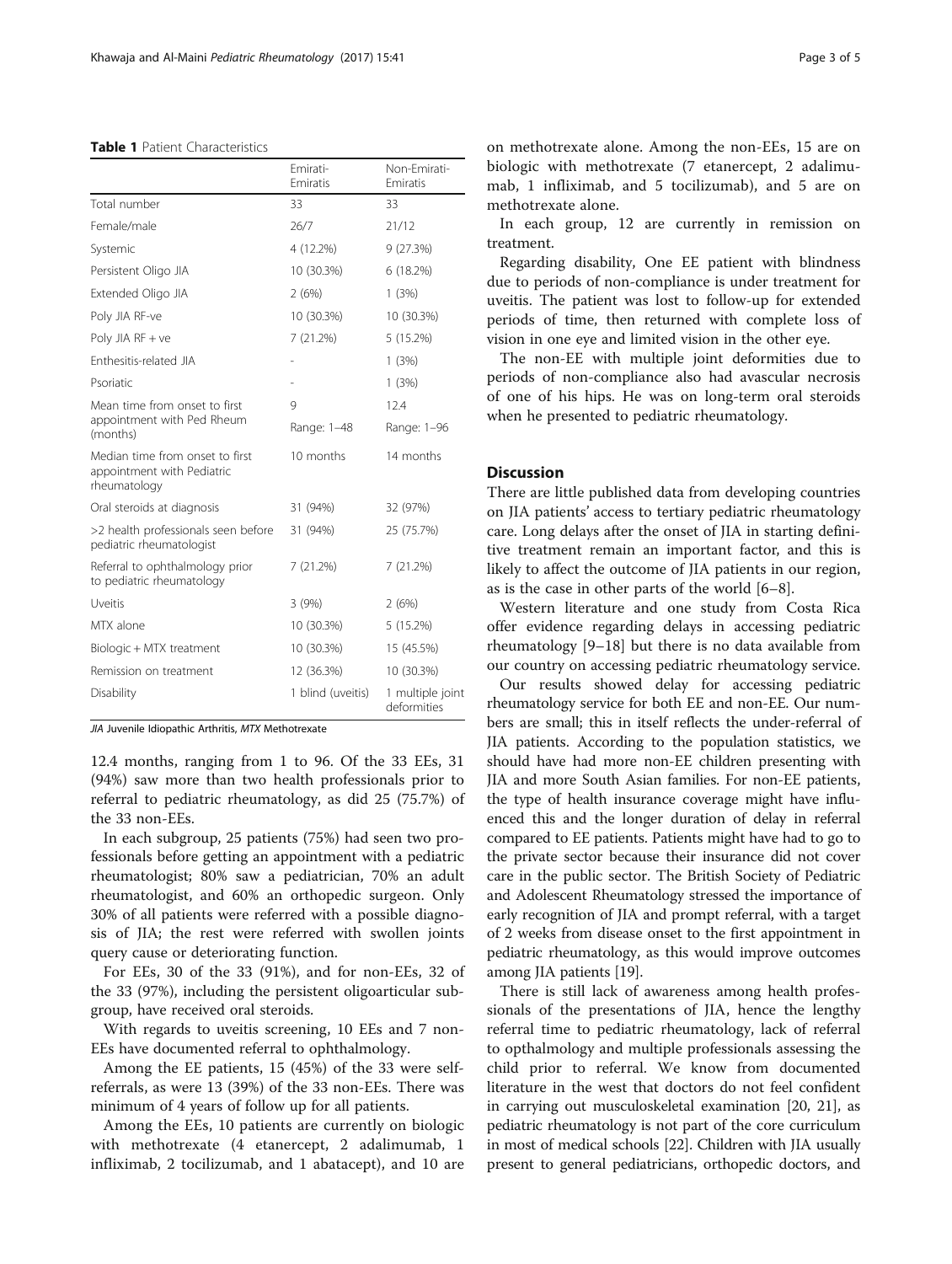adult rheumatologists, who rely on their experience and teaching during medical school.

We carried out a survey of our group of 40 pediatric residents in training in the two teaching hospitals in the capital city prior to delivering musculoskeletal (MSK) teaching session. The results showed that 39 of the 40 residents did not have a method for MSK screening examination in children and did not feel confident in screening the musculoskeletal system in children presenting with joint pain "unpublished data".

Geographical factors could have been a reason for the delay of presentation for some of our patients. The UAE spans over  $83,600 \text{ km}^2$ , with a population of  $9,346,129$ [[4\]](#page-4-0), and is made up of seven emirates.

There is a visiting consultant once a month in the private sector and an experienced pediatrician in the public sector providing pediatric rheumatology in other area of the country. This could have partially influenced the results.

We identified more non-EE children than EE children presenting with systemic subtype who were acutely unwell. Non-EE children are more likely to come to the hospital if they are acutely unwell, and they tend to wait longer if presenting with other subtypes of JIA with a chronic history. This has been reported previously in the literature for oligoarticular disease [\[23](#page-4-0)], and may explain why we only had six persistent oligoarticular JIA cases in the non-EE group and an equal number of polyarticular JIA in both groups. Oligoarticular patients are not acutely unwell, and non-EE patients dependent on healthcare insurance coverage are more likely to present to private healthcare clinics.

We believe that public awareness is important in our population, as 45% of EE and 39% of non-EE initial appointments were a result of self-referral this can be partly explained by socioeconomic factors. It has been previously reported in the literature that patients from South Asian communities and with a higher level of education are more likely to present early, reflecting the parents' empowerment [\[24, 25\]](#page-4-0). However, the majority of non-EE children's parents are migrant workers of less privileged socioeconomic backgrounds, and these families opted to self-refer for their children to get appropriate treatment. More EE patients came through self-referral, which reflects easier access to public sector compared to non-EE patients.

There was significant over use of oral steroids in both groups prior to referral to pediatric rheumatology, including oligoarticular patients, as there was limited access to joint injections with steroids under general anesthetic.

Type of health care insurance cover did not affect type of treatment provided as 10 out of 33 EE patients and 15 out of 33 non-EE patients received biological therapy. This could be due to the fact that we had more systemic and less oligoarticular non-EE patients. For EE patients the government funds biological therapy. For non-EE patients the funding is through insurance cover. There are also government schemes, which can be obtained for children needing biologics with inadequate health insurance cover. However, we believe our numbers might not be a true reflection of the overall care of children needing biologics, as our numbers for non-EE children are lower than what is expected for our population.

We identified two cases with disability, one in each group. The child with blindness had periods of poor compliance and failure to follow up while under treatment. The other child also had periods of non-compliance and sought alternative therapy with over-use of steroids, resulting in avascular necrosis of the hip. The rate of disability is probably underrepresented, in view of the retrospective nature of this work. We found that most children with only uveitis are looked after by ophthalmologists alone, and referral rates from orthopedics to pediatric rheumatology are low. We are conducting two separate studies to look at these issues.

Education is one important aspect to improve access to pediatric rheumatology care over the next 10 years in the UAE. This can possibly be achieved by incorporating musculoskeletal examination in to the core curriculum of our medical students. Foster's pediatric Gait, Arms, Leg and Spine exam is a simple tool that can be used [\[26\]](#page-4-0). Also increasing education for resident trainees on musculoskeletal examination, JIA and other rheumatic conditions is needed. Developing postgraduate courses for family doctors, pediatricians, emergency doctors and orthopedic surgeons would potentially improve access to care and reduce delay in referrals. Following these changes our study can be repeated to access improvement of access to care in the UAE.

Comprehensive care for our patients should be provided through multidisciplinary networks, including both public and private, to address all aspects of care for our children with arthritis.

#### Conclusions

Delay in presentation to pediatric rheumatology have been identified as an important factor in our population, which is multi-cultural and which represents many socioeconomic backgrounds. The reasons for delays are likely multi-factorial. Access to care, lack of awareness, clinical skills, professional networks, and geographical factors all may play a role. Type of health care insurance cover did not affect number of patients getting biological therapy once patient seen in the pediatric rheumatology service. We are currently working with other healthcare providers to address access to care.